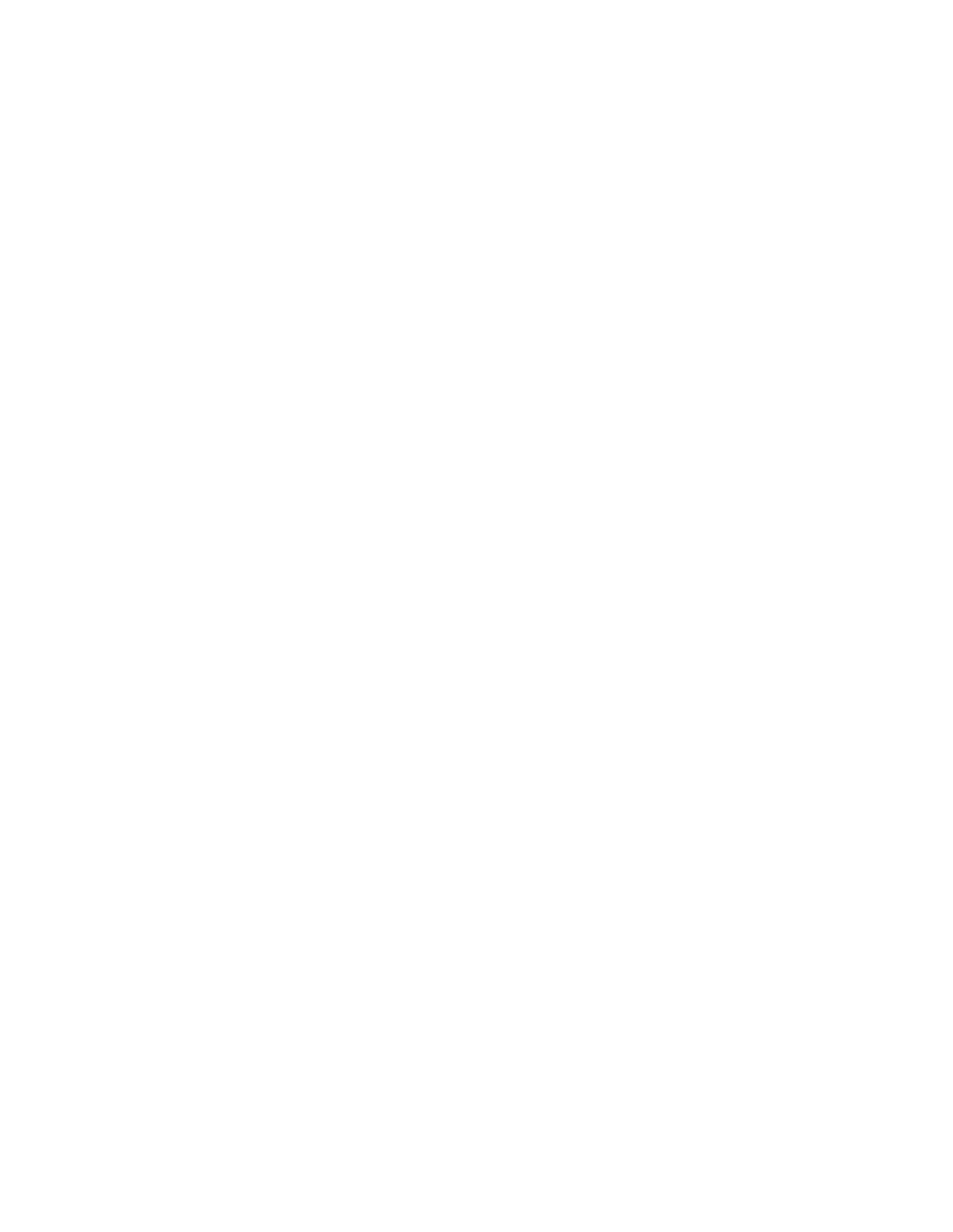

**While we haven't had a pandemic for many years, we can look at history to assume there will be major lasting changes in the mind of the customer."** 

**Blake Morgan [Forbes](https://www.forbes.com/sites/blakemorgan/2020/04/27/customer-experience-mindset-in-a-post-covid-19-world-an-infograph/#73a752143d0e)**

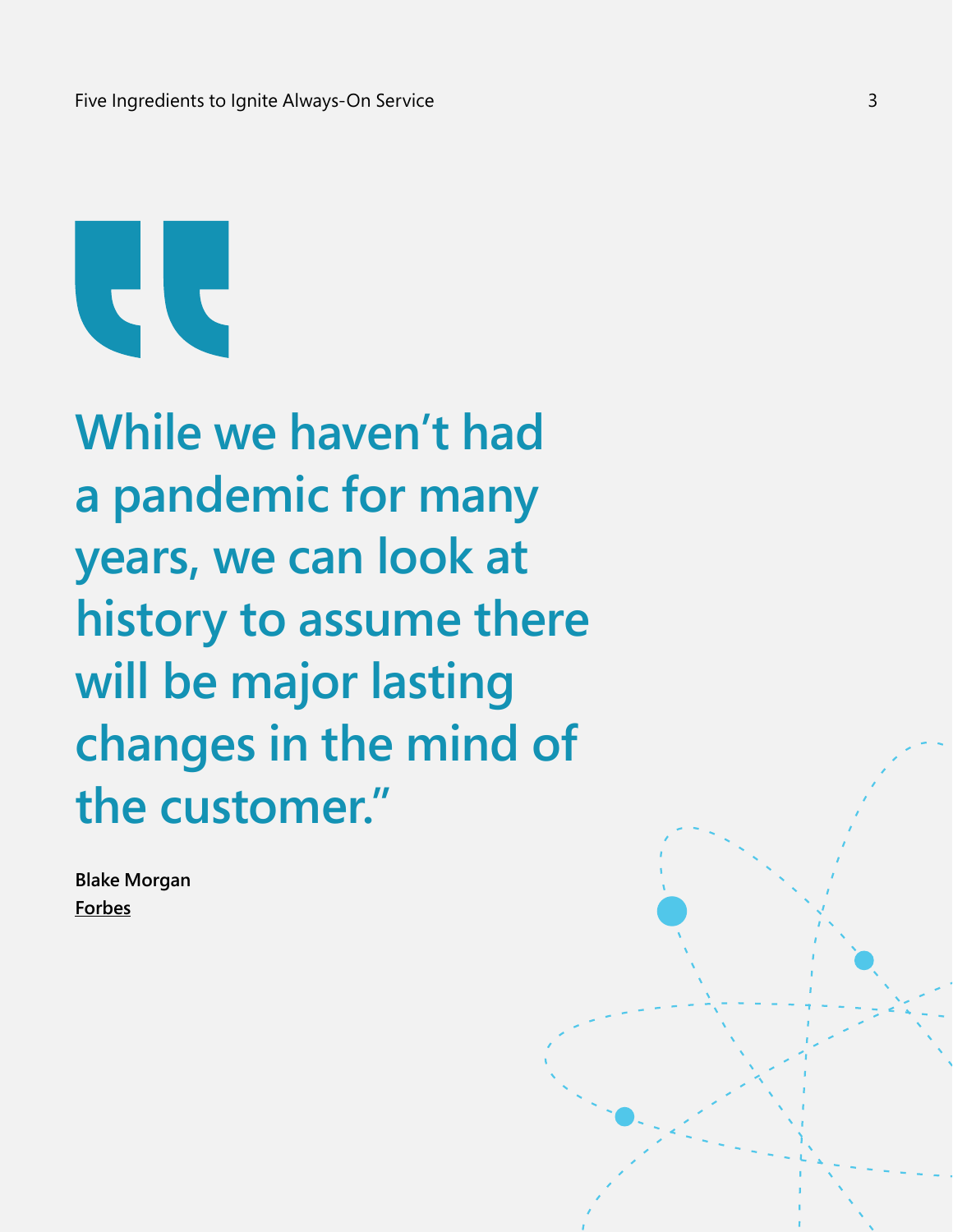

While we haven't had a pandemic for many years, we can look at history to assume there will be major lasting changes in the mind of the customer."

**Blake Morgan Forbes** 

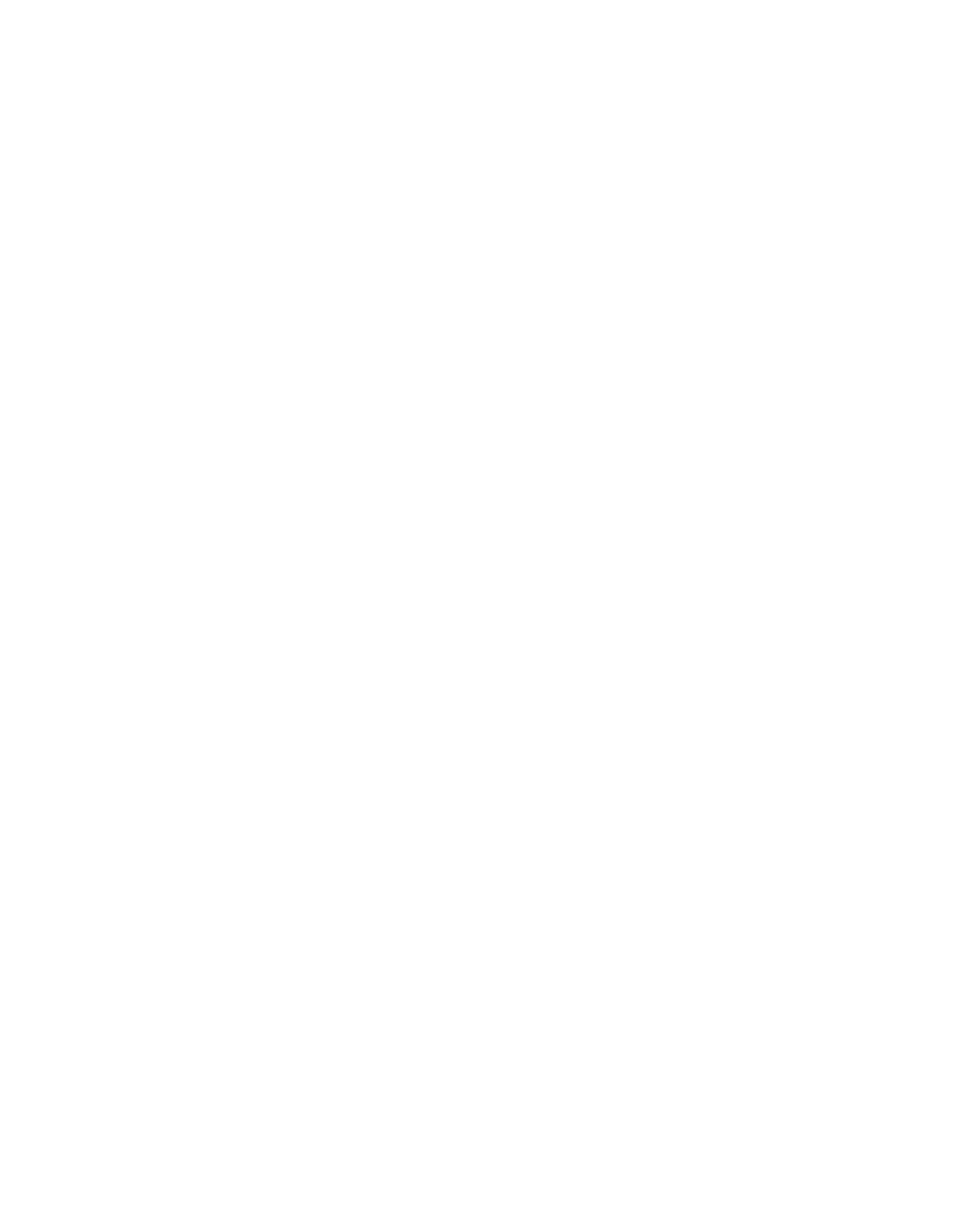## **Into the mind of your customers**

Over the past decade, service excellence has become a competitive differentiator for brands. In times of crisis, however, maintaining high-quality service as request numbers rise is more challenging.

Customers expect organizations to deliver exceptional service 24/7, regardless of what's happening within or beyond your organization. Companies who respond well to new challenges will differentiate themselves in both the short and long term. To do so, they need the right technology.

Many service organizations may be tempted to seek out point solutions for specific issues. Those who opt for integrated solutions will discover a unique advantage resulting from the synthesis of several vital elements. This e-book explores each of the five elements that are critical to unlocking the potential of every company's customer and field service success.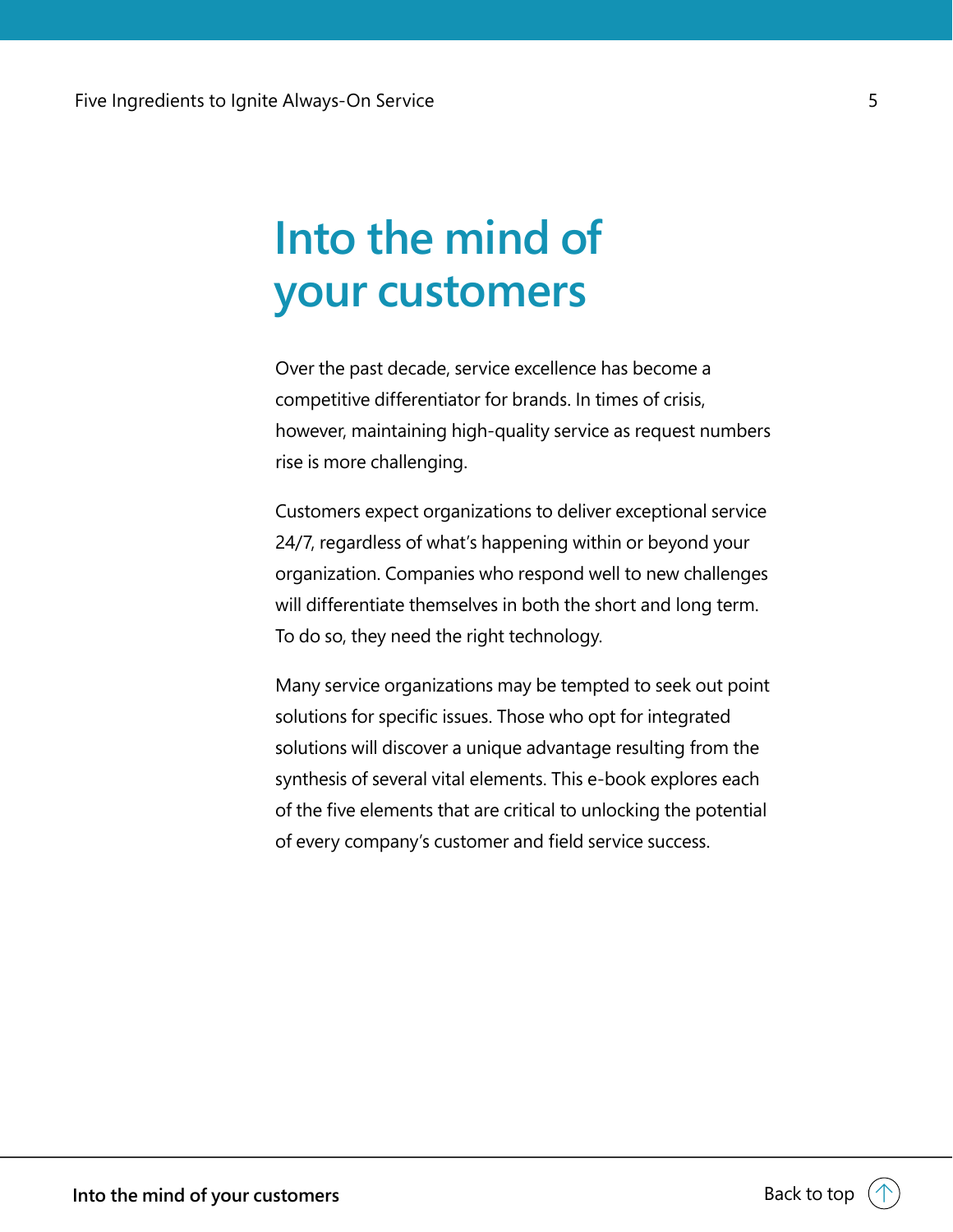

# <span id="page-5-0"></span>**Maintain quality of 1. service when customer demand spikes**

Many US businesses are racing to keep up with a spike in service calls. This trend will linger as the impact of the 2020 pandemic makes its way through our lives and the economy.

Financial services, manufacturing, and public sector organizations face some of the greatest challenges. Banks, for example, may face an increase in customers trying to work out new arrangements for auto, credit card, and mortgage payments. Front-line workers in manufacturing are under pressure to maintain production despite fewer people on the job. Public sector organizations are receiving record numbers of requests for unemployment and other services on their portals and at contact centers. Across many industries, agents and technicians are facing higher case volumes from customers who are stressed and frustrated.

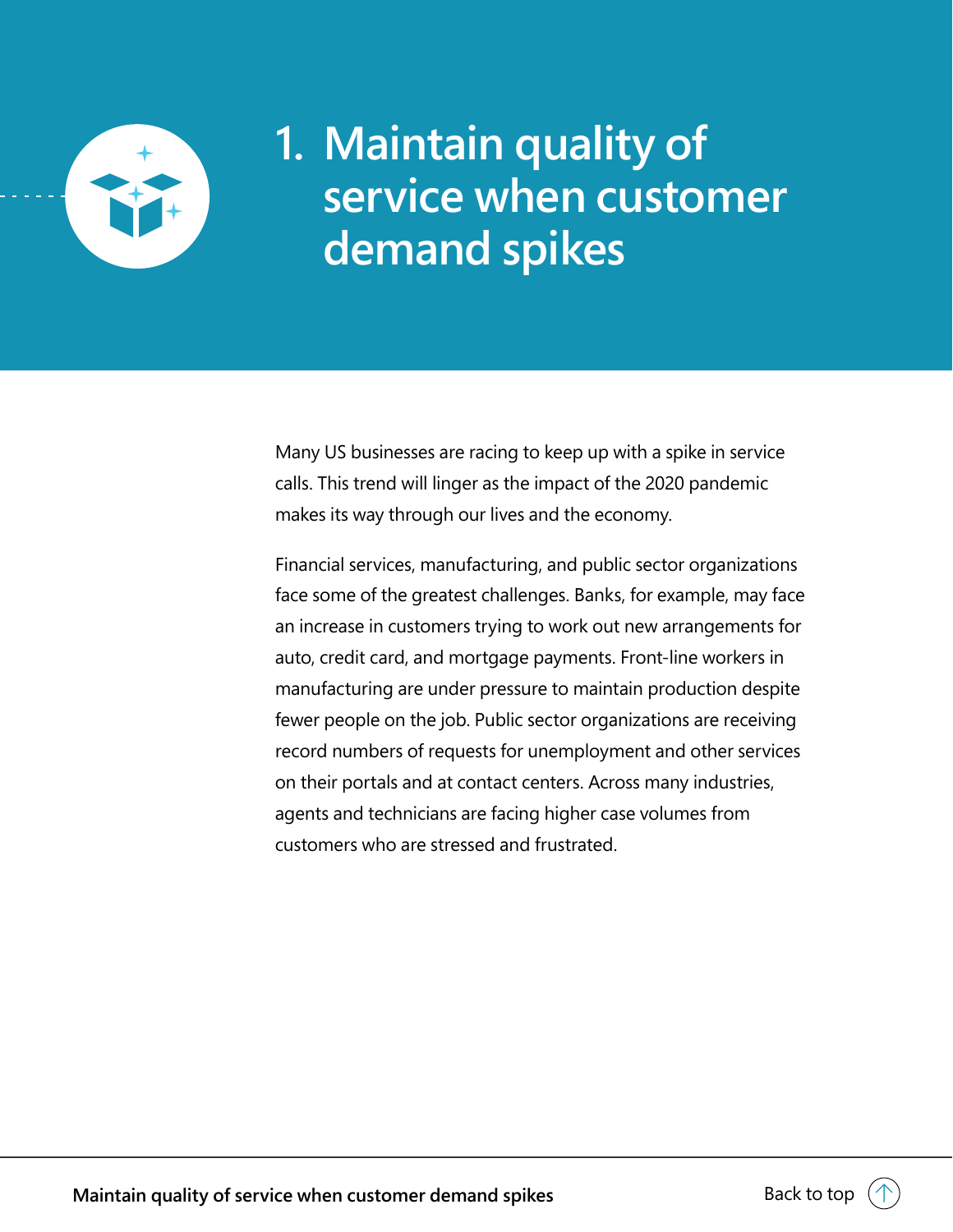

### **The impact on service organizations**

To better understand the impact of a crisis on customer service departments, **[Harvard Business Review's](https://hbr.org/2020/04/supporting-customer-service-through-the-coronavirus-crisis)** team at **[Tethr](http://tethr.com/)** (an AI and machine learning venture) completed a study of one million customer-service calls involving more than 20 companies that represent a broad cross-section of industries. $<sup>1</sup>$  The calls took place</sup> between March 11, 2020, when the WHO declared COVID-19 a pandemic, and March 26, 2020.

The team categorized calls according to the effort level required for the customer to accomplish their goal (from easy to difficult). Over two weeks, the average company participating in the study saw the percentage of difficult calls double, from 10 percent to 20 percent.



### **The role of technology**

Technology can help address these issues. For example, service departments can automate repetitive tasks to free up valuable agent time. Customers are also getting used to interacting with self-service channels, such as portals and chatbots. Chatbots can often help customers resolve common issues without engaging a live agent. When necessary, the chatbot can connect a customer with the agent best suited to address the issue.

["Supporting Customer Service Through the Coronavirus Crisis](https://hbr.org/2020/04/supporting-customer-service-through-the-coronavirus-crisis)," Harvard Business Review, 2020.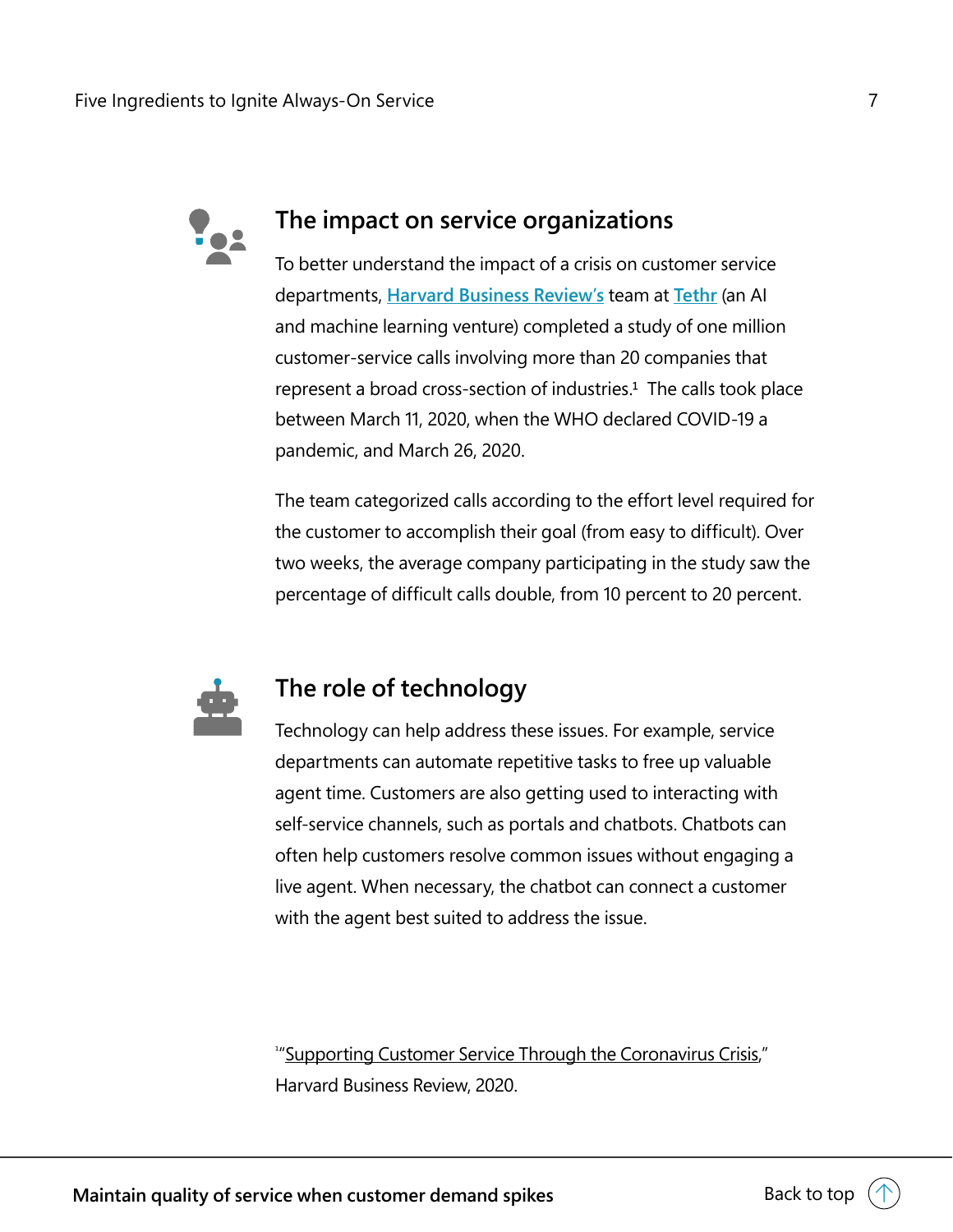Analytics capabilities can give customer and field service agents a more holistic view of customers for better decision making. Collaboration tools help front-line workers support each other, even when they're not in the office.

The real power of technology emerges when these tools come together, with data and insights passing from virtual agent to customer service agent to field technician, providing a seamless and positive experience for customers.

**Service Organization Solutions for Meeting Increases in Customer Demand**

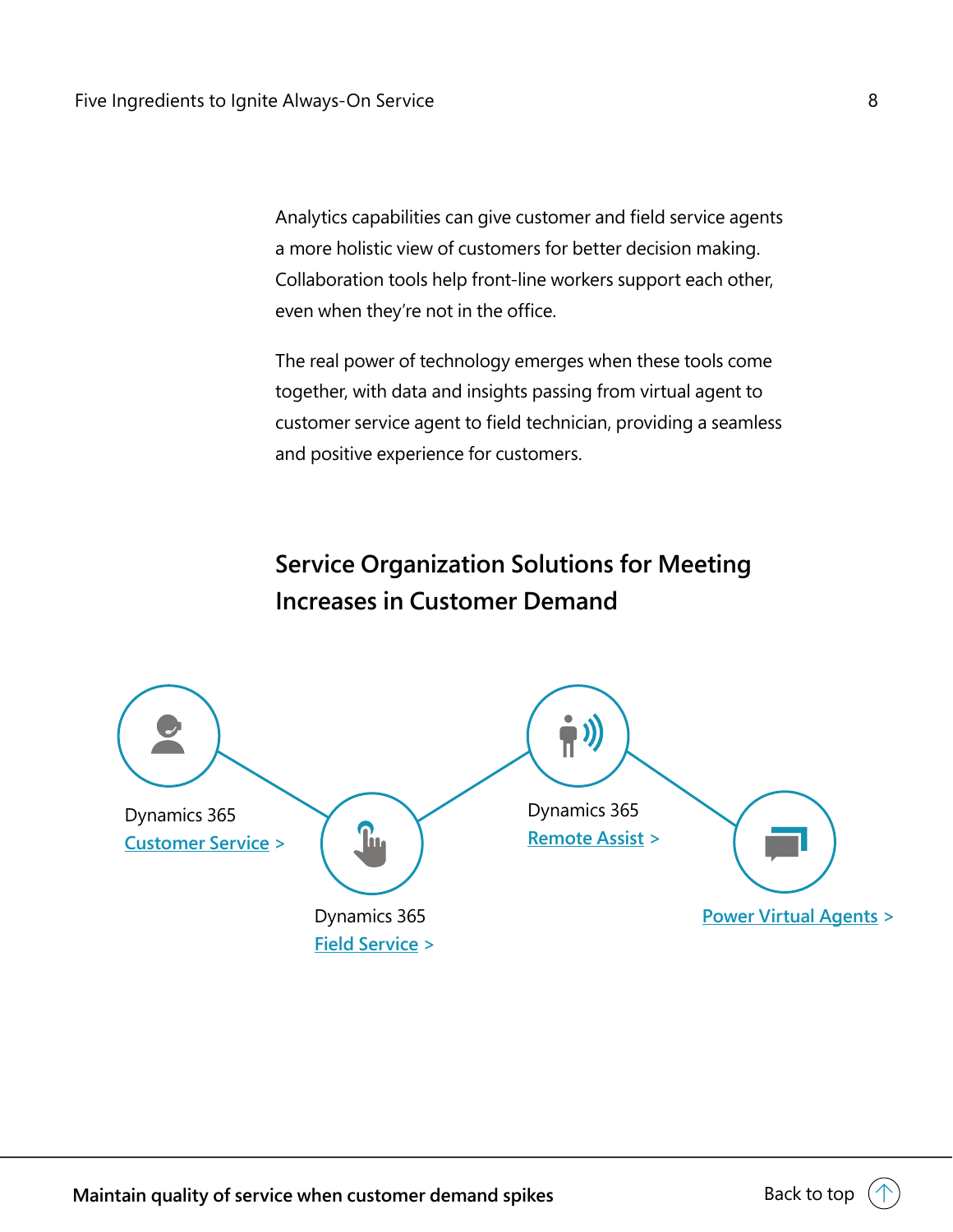

# **Improve efficiency 2. and automation to reduce costs**

Even though many companies are seeing the number of their customer inquiries increase, in most cases, the size of service staff and resources has remained the same or even shrunk due to layoffs. This trend may continue for years, as service teams contend with understaffed departments and limited budgets. The answer to this problem lies in automation.

There are several ways companies can reduce agents' administrative work and free up time to focus on customers. These include focusing on automating processes such as:



**Workflows** 



Document management



Document review and approval



Employee request management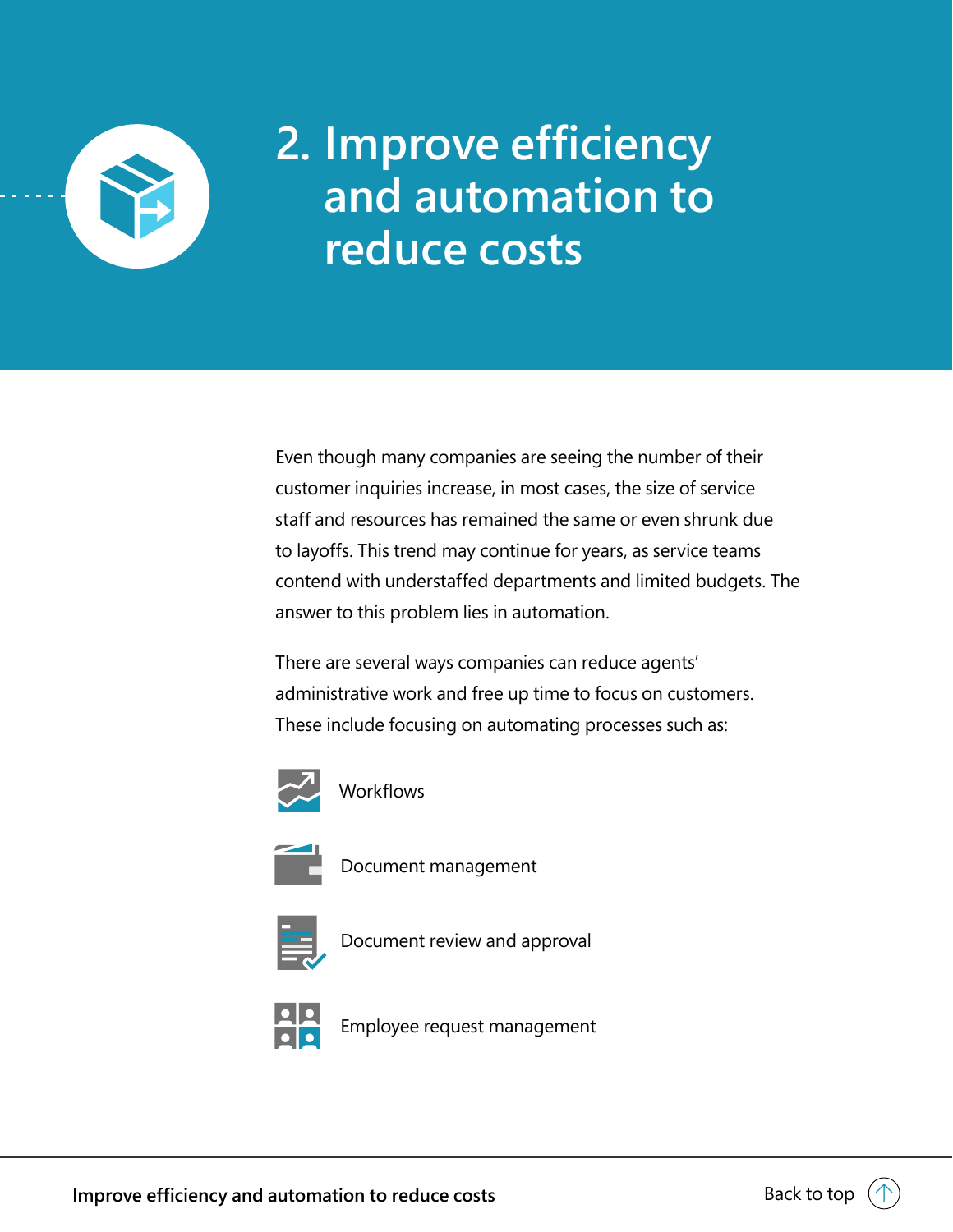By streamlining management for service-related business processes, agents are more likely to have accurate information and better serve customers.

**Service Solutions for Automation**

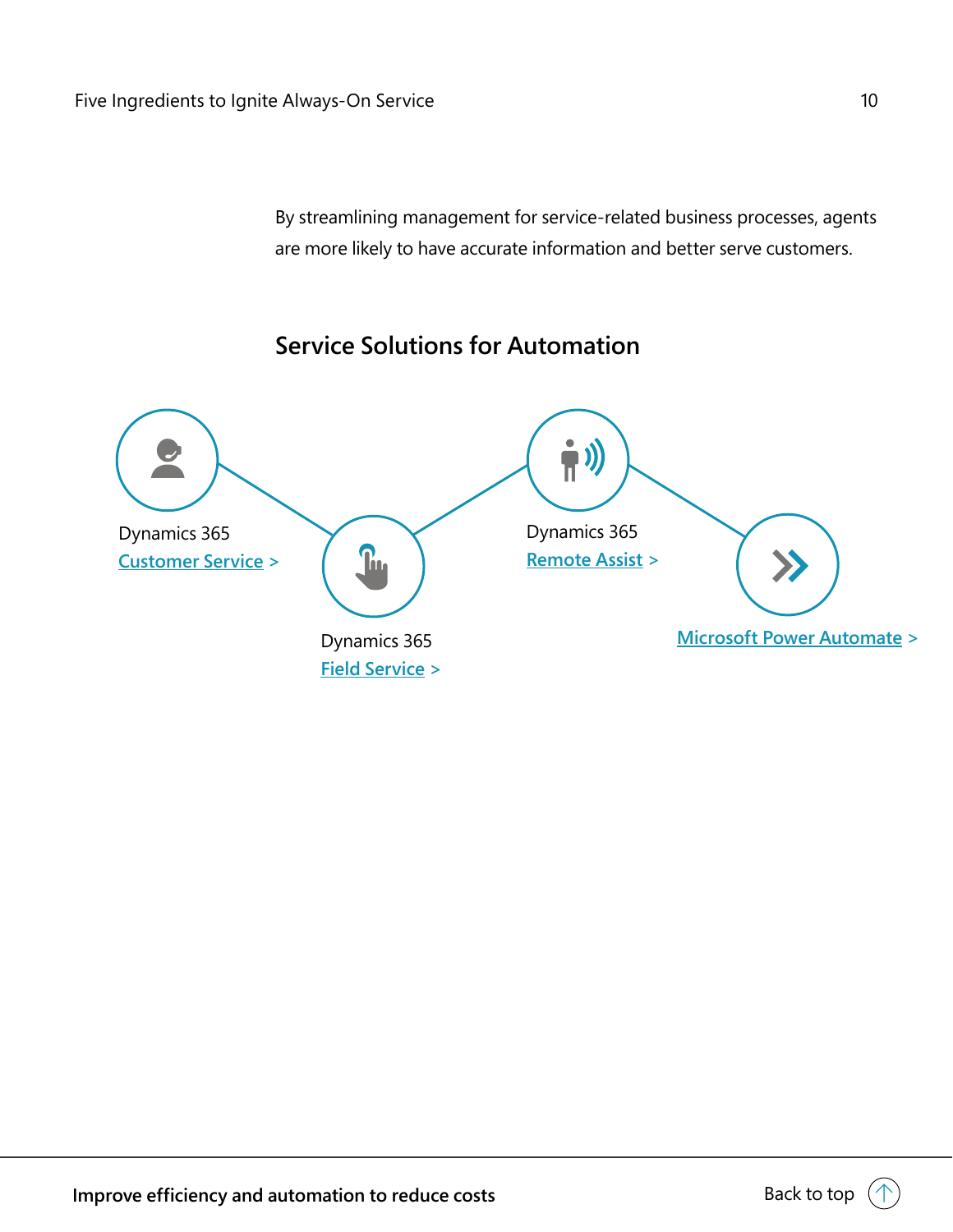

# **Support remote teams 3. to work effectively**

Customer service organizations have also seen a shift toward more agents working remotely, a trend that analysts predict will continue. More agents working remotely may necessitate increased technology support, including investing in or upgrading technology for workers and shifting contact centers to cloud-based services.

Teams that used to work and collaborate side by side may also benefit from online collaboration tools and platforms. Good collaboration tools make staying connected and gathering advice in an informal, ad-hoc way easy for employees.



### **Service Solutions for Remote Work**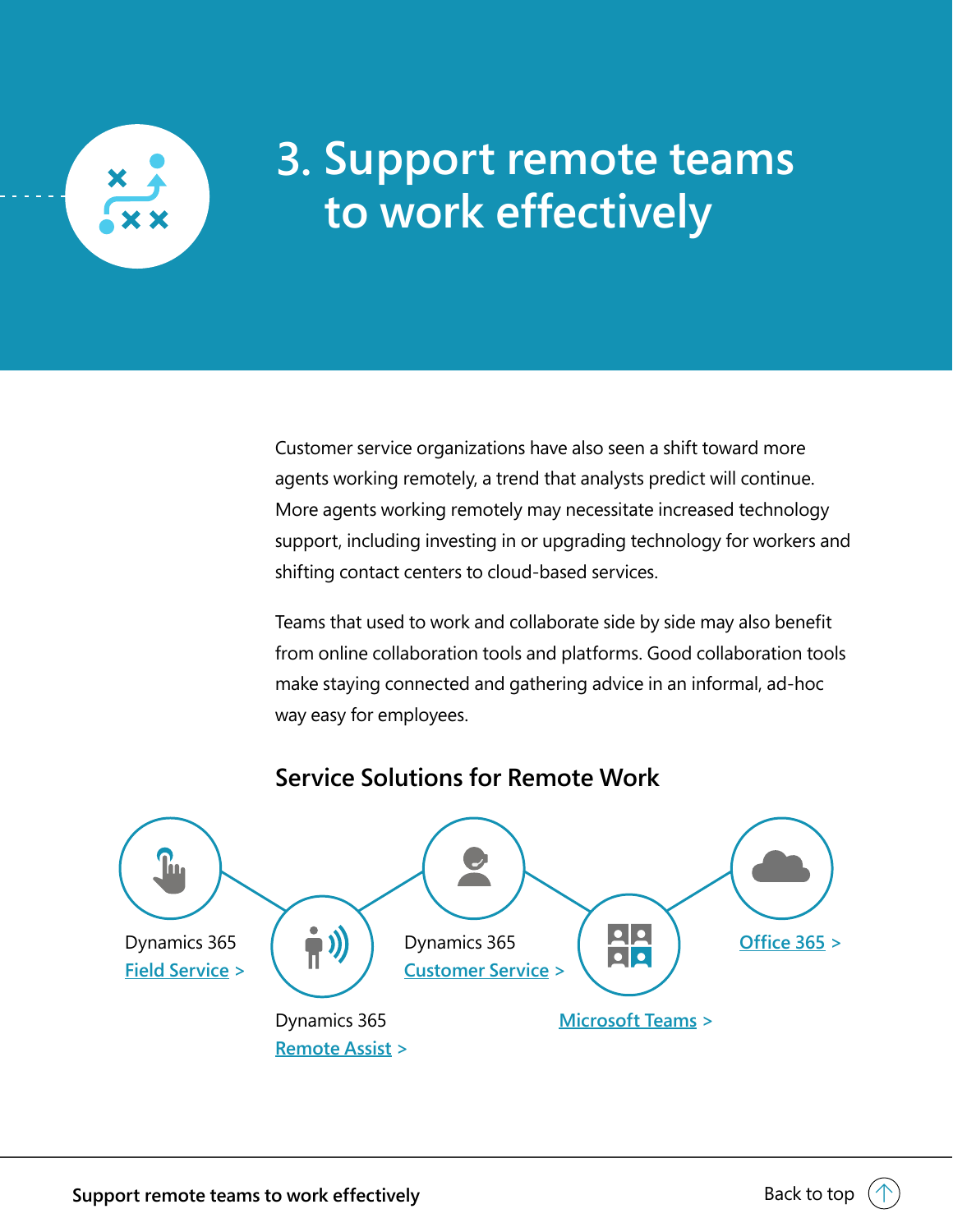# **Deliver connected 4. and empathetic customer experiences**

Becoming a customer-centric organization requires high-quality information, insights on customers, and integrated service applications to create more personalized engagement across the customer journey. By adopting a holistic view of customers, and bringing together transactional, observational, and behavioral data in real time, service professionals can better identify next best actions and product recommendations.

Organizations are also incorporating customer insights into digital processes. For example, if a customer logs into a self-service portal, an AIenabled chatbot can recognize the customer, pull their profile, and identify the product or service related to their inquiry. Having a chatbot recognize the person and their purchase history is a digital way to create a positive customer experience.



### **Service Solutions for Empathetic Customer Experiences**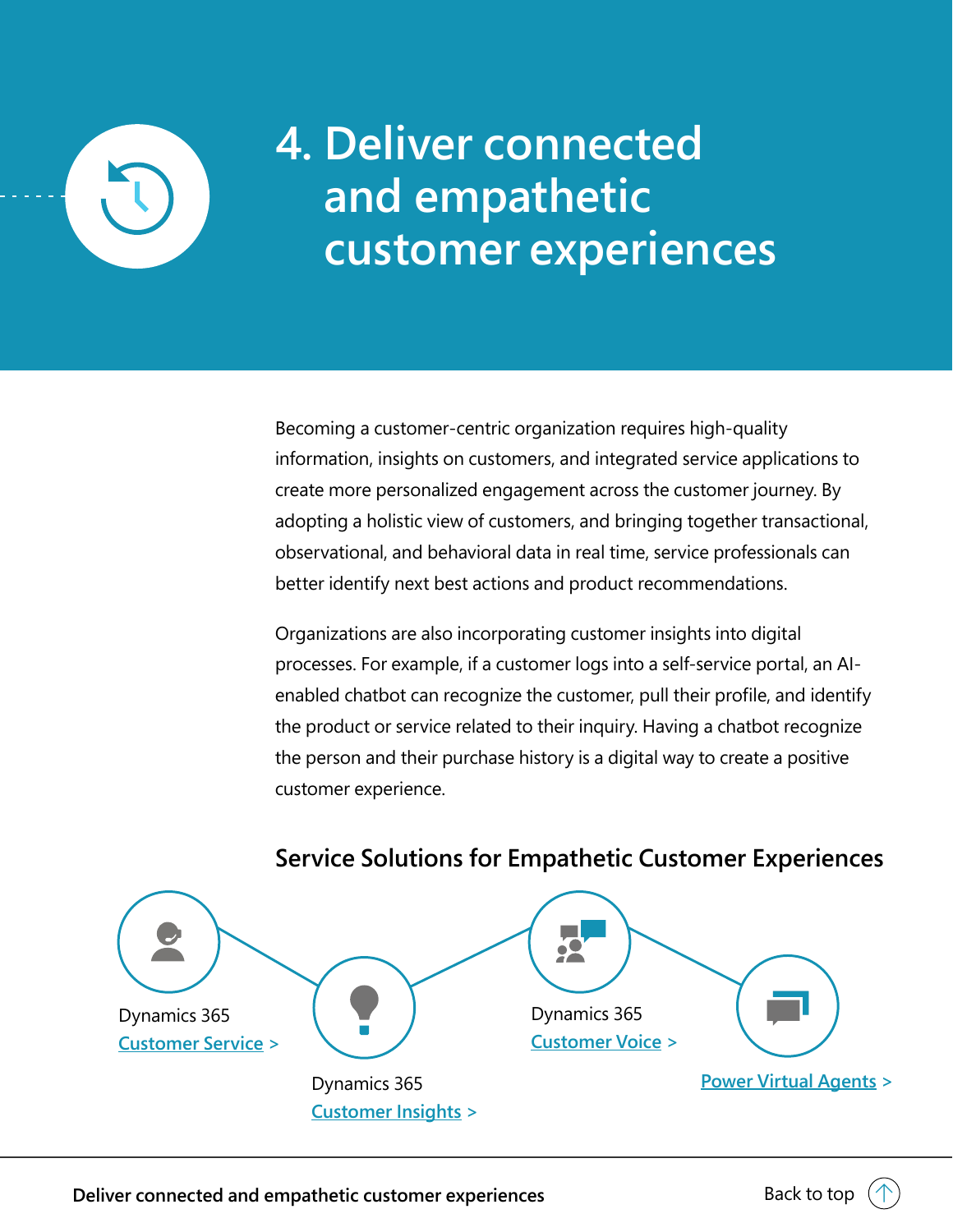

<span id="page-12-0"></span>**Align customer service, 5. field service, virtual agents, and mixed reality to create a connected customer experience**

When service leaders explore technology solutions, they often seek a solution to address a specific pain point. For example, a company may purchase a virtual agent product to meet rising customer inquiries or invest in a mixed reality offering to increase productivity for field and manufacturing site technicians, reduce the need for expert travel, and enable faster issue resolution.

The problem with this approach is that point solutions lack the critical element for service success: integration across all applications in the customer journey.



### **Make integration the foundation**

Companies that use point solutions create extra work for their agents, who must navigate through several systems to see all of a customer's activities across channels. An integrated solution gives agents a full picture of the customer, empowering them to provide fast and personalized service.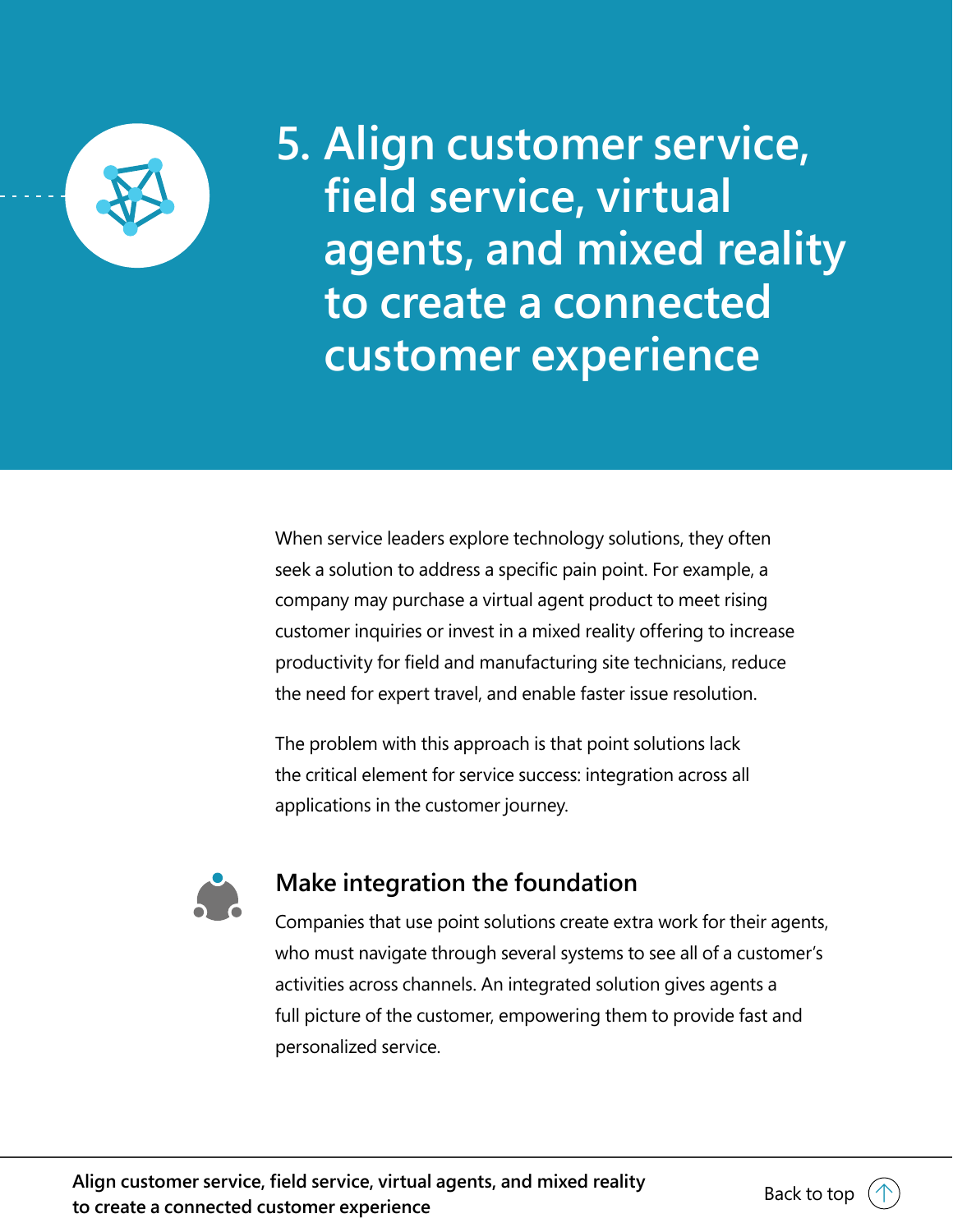A point-solution approach also burdens agents with administrative tasks that an integrated solution could automate. For example, an integrated solution can knit together various aspects of phone support, such as automatic ticket creation, call recording, and customer history documentation, so agents can focus on customer interactions.

Working with an integrated solution also gives managers better visibility into the performance of their department and individual agents, which can help set training goals and direction.

Service organizations should, at a minimum, start with a couple of integrated solutions. Working with an entire platform of integrated solutions brings together each solution's strengths to a new standard of performance.



### **D365 Service Solutions**